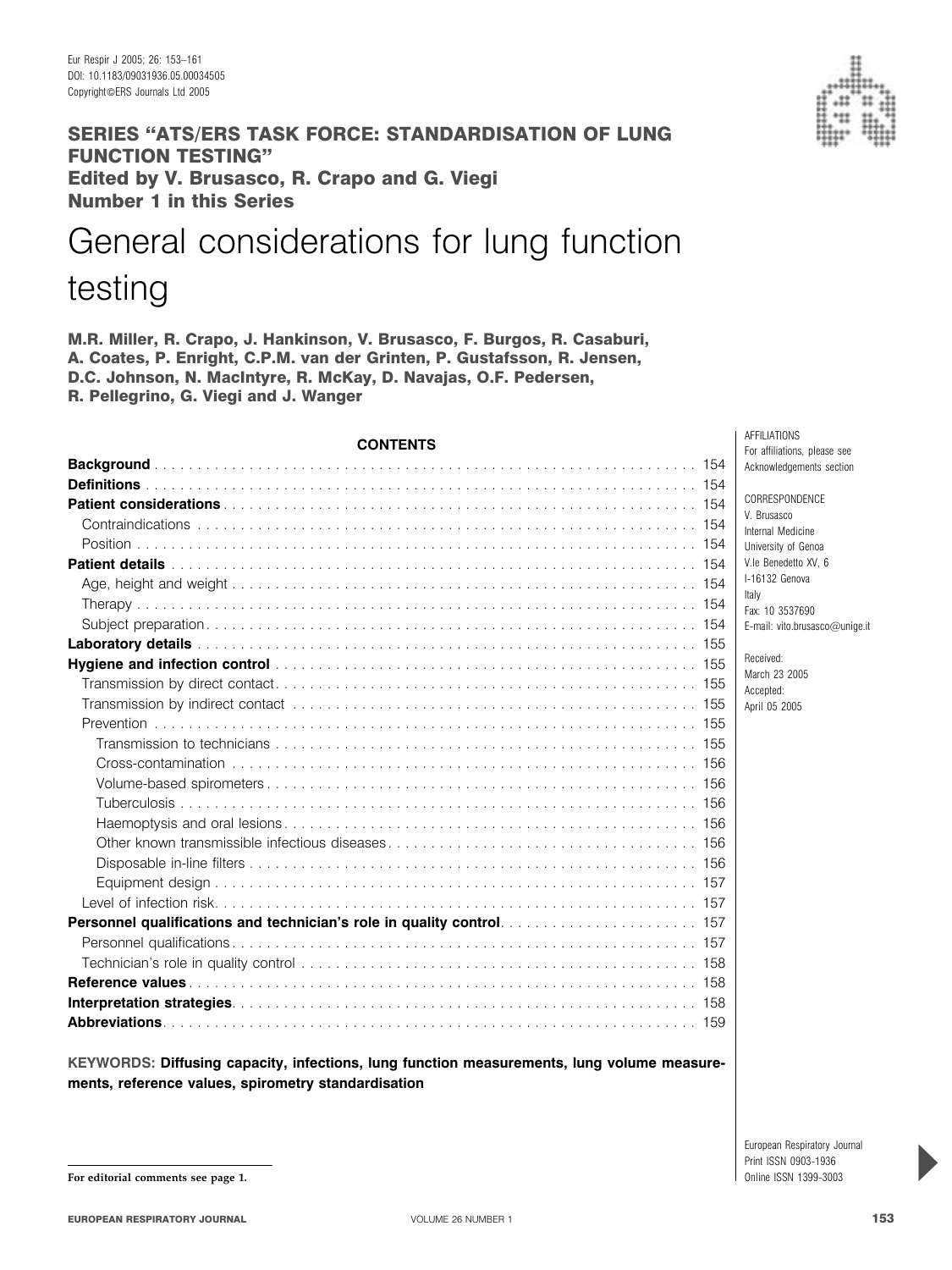#### **BACKGROUND**

In preparing the joint statements on lung function testing for the American Thoracic Society (ATS) and the European Respiratory Society (ERS), it was agreed by the working party that the format of the statements should be modified so that they were easier to use by both technical and clinical staff. This statement contains details about procedures that are common for many methods of lung function testing and, hence, are presented on their own. A list of abbreviations used in all the documents is also included as part of this statement.

#### **DEFINITIONS**

All terms and abbreviations used here are based on a report of the American College of Chest Physicians/ATS Joint Committee on Pulmonary Nomenclature [1]. The metrology definitions agreed by the International Standards Organization (ISO) are recommended [2] and some important terms are defined as follows.

Accuracy is the closeness of agreement between the result of a measurement and the conventional true value.

Repeatability is the closeness of agreement between the results of successive measurements of the same item carried out, subject to all of the following conditions: same method, same observer, same instrument, same location, same condition of use, and repeated over a short space of time. In previous documents, the term reproducibility was used in this context, and this represents a change towards bringing this document in line with the ISO.

Reproducibility is the closeness of agreement of the results of successive measurements of the same item where the individual measurements are carried out with changed conditions, such as: method of measurement, observer, instrument, location, conditions of use, and time. Thus, if a technician tests a subject several times, this is looking at the repeatability of the test. If the subject is then given a bronchodilator drug and tested again after 30 min, one needs to know the reproducibility of the test in order to make a decision on this comparison.

The measurement range for a recording device is the range over which the manufacturer indicates the device complies with the recommendations below.

Equipment resolution is the smallest detectable change in measurement.

### PATIENT CONSIDERATIONS

#### **Contraindications**

Performing lung function tests can be physically demanding for a minority of patients. It is recommended that patients should not be tested within 1 month of a myocardial infarction. Patients with any of the conditions listed in table 1 are unlikely to achieve optimal or repeatable results.

#### Position

Testing may be performed either in the sitting or standing position, and the position should be recorded on the report [3, 4]. Sitting is preferable for safety reasons in order to avoid falling due to syncope. The chair should have arms and be without wheels. If a wheelchair is used, the wheels should be locked. If the standing position is used, a chair can be placed



behind the patient/subject, so that they can be quickly and easily moved into a sitting position if they become lightheaded during the manoeuvre. Obese subjects, or those with excessive weight at the mid-section, will frequently obtain a deeper inspiration when tested in the standing position. Consequently, forced expiratory volumes and flows may improve with the standing position in these individuals. Normal-weight subjects typically have equivalent values when tested sitting or standing, but, for longitudinal studies, the same test position should be used each time.

# PATIENT DETAILS

#### Age, height and weight

The patient's age, height and weight (wearing indoor clothes without shoes) are recorded for use in the calculation of reference values. The age should be expressed in years. Height and weight should be expressed with the units in use in the country, corresponding to the ones of the selected reference equation. Body mass index should be calculated as  $kg·m<sup>-2</sup>$ . The height should be measured without shoes, with the feet together, standing as tall as possible with the eyes level and looking straight ahead, and using an accurate measuring device. For patients with a deformity of the thoracic cage, such as kyphoscoliosis, the arm span from fingertip to fingertip can be used as an estimate of height. Arm span should be measured with the subject standing against a wall with the arms stretched to attain the maximal distance between the tips of the middle fingers. A regression equation using arm span, race, sex and age has been found to account for 87% of the variance in standing height [5], with the standard error of the estimate for height ranging from 3.0 to 3.7 cm. Using fixed arm-span ratios (e.g. height=arm span/1.06) estimated the standing height reasonably well, except at the extremes, but was always inferior to the regression equation. Estimating height in this way introduces a further level of uncertainty with regard to the predicted value of the lung function index, and the use of fixed ratios has been shown to lead to misclassification of disease [6]. The use of knee height to predict height can also be used for handicapped people where arm span may be difficult to measure [7, 8].

#### **Therapy**

The operator should record the type and dosage of any (inhaled or oral) medication that may alter lung function and when the drugs were last administered.

#### Subject preparation

Subjects should avoid the activities listed in table 2, and these requirements should be given to the patient at the time of making the appointment. On arrival, all of these points should be checked, and any deviations from them recorded.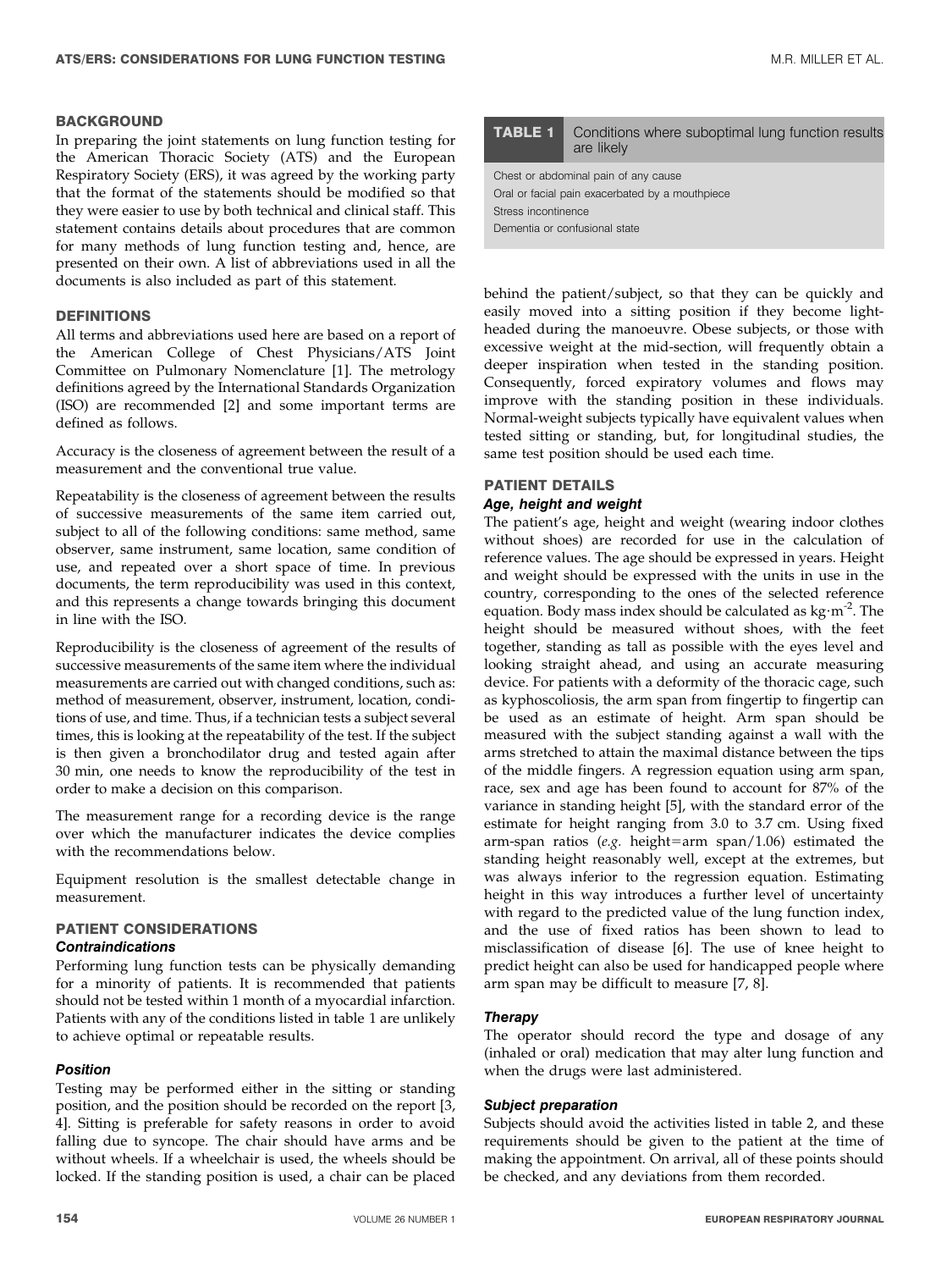## TABLE 2 Activities that should preferably be avoided prior to lung function testing

Smoking within at least 1 h of testing Consuming alcohol within 4 h of testing

Performing vigorous exercise within 30 min of testing

Wearing clothing that substantially restricts full chest and abdominal expansion Eating a large meal within 2 h of testing

Subjects should be as relaxed as possible before and during the tests. The decision to avoid long- and short-acting bronchodilators is a clinical one, dependent on the question being asked. If the study is performed to diagnose an underlying lung condition, then avoiding bronchodilators is useful. If the study is carried out to determine a response to an existing therapeutic regimen, then one may choose not to withhold bronchodilator medications.

Patients should be asked to loosen tight-fitting clothing. Dentures should normally be left in place; if they are loose, they may interfere with performance and are, therefore, best removed.

#### LABORATORY DETAILS

Ambient temperature, barometric pressure and time of day must be recorded. Temperature is an important variable in most pulmonary function tests and is often measured directly by the instrument. The way in which it is measured and used may vary from instrument to instrument. For example, it may be measured with a simple thermometer or an internal thermistor. Regardless of the method used, it is the responsibility of the laboratory to confirm the accuracy of temperature measurements, and it is the responsibility of the manufacturer to describe or provide a clear mechanism for checking the accuracy of instrument temperature measurements. They should also provide instructions on how to respond when acceptable temperature performance cannot be confirmed.

Ideally, when patients return for repeat testing (e.g. at a clinic), the equipment and the operator should be the same, and the time of day should be within 2 h of previous test times.

The order for performing lung function tests should take into account the optimum work flow in the laboratory, potential influences of one test on another and the ability of the subject to undertake the test. One possible order is shown in table 3.

There should be appropriate delays between tests, as indicated in the subsequent sections of this series of documents. Other



PEF: peak expiratory flow.

orders of testing are acceptable (e.g. static lung volumes, diffusing capacity, dynamic studies, inhalation of bronchodilator agent and then repeat dynamic studies, as taken from table 3), but the order should be kept constant to avoid introducing unanticipated variability to test results. The choice of order of testing should consider the potential effect of one test on the subsequent test. For example, the measurement of carbon monoxide diffusing capacity of the lung (DL,CO) immediately after a nitrogen washout measurement of the total lung capacity (TLC) will be affected by the increased oxygen content in the lungs, unless enough time has passed to allow the oxygen concentration to return to normal. Also, tidal breathing manoeuvres may be disturbed by a recently performed maximal forced expiratory manoeuvre. Bronchodilator administration may affect static lung volumes, reducing hyperinflation by up to 0.5 L [9]. While bronchodilators do not seem to affect diffusing capacity when measured by the Jones–Meade method, they may allow  $\sim$ 10% of patients to obtain a measurement of diffusing capacity that was not possible pre-bronchodilator [10].

#### HYGIENE AND INFECTION CONTROL

The goal of infection control is to prevent the transmission of infection to patients/subjects and staff during pulmonary function testing. The number of documented cases of infection transmission is very small, but the potential is real (see Level of infection risk section). This set of recommendations focuses on equipment used to measure spirometry, diffusing capacity and lung volumes. Organisms may also be transmitted via pulse oximeter probes and nebulisers used to administer bronchodilators [11, 12]. Although infection risks increase with exposure to blood, this document does not deal with the risks of arterial blood gases. Pulmonary laboratories performing blood gas analysis should follow the same infection-control procedures used by their clinical laboratory.

Infection can be transmitted by direct contact or by indirect means, which is discussed as follows.

#### Transmission by direct contact

There is potential for transmission of upper respiratory diseases, enteric infections and blood-borne infections through direct contact. Although hepatitis and HIV contagion are unlikely via saliva, transmission becomes a possibility with open sores on the oral mucosa or bleeding gums. The most likely surfaces for contact are mouthpieces and the immediate proximal surfaces of valves or tubing.

#### Transmission by indirect contact

There is potential for transmission of tuberculosis (TB), various viral infections, opportunistic infections and nosocomial pneumonia through aerosol droplets. The most likely surfaces for possible contamination by this route are mouthpieces, proximal valves and tubing.

#### **Prevention**

Transmission to technicians

Prevention of infection transmission to technicians exposed to contaminated spirometer surfaces can be accomplished through proper hand washing and use of barrier devices, such as suitable gloves. To avoid technician exposure and cross-contamination, hands should be washed immediately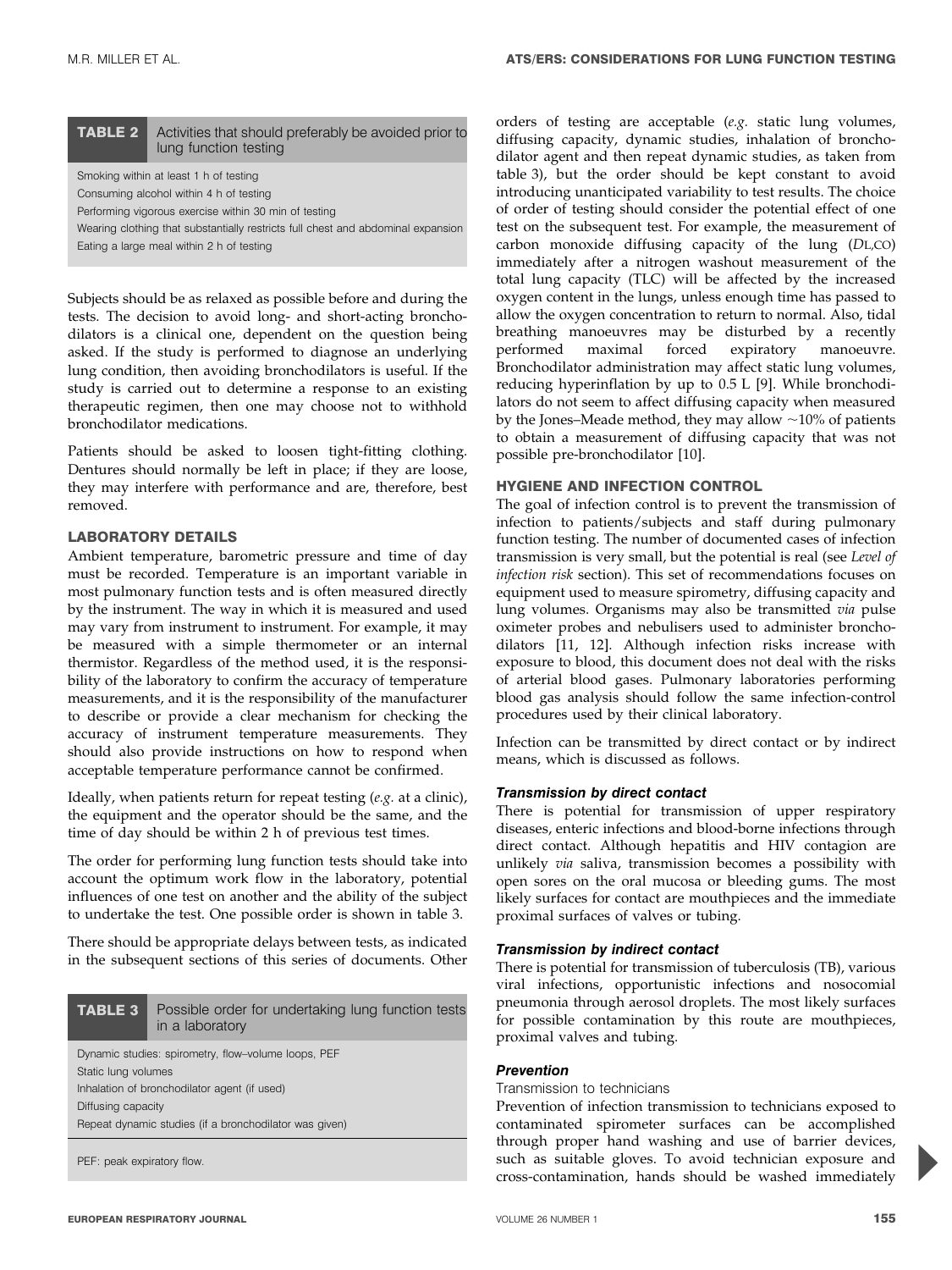after direct handling of mouthpieces, tubing, breathing valves or interior spirometer surfaces. Gloves should be worn when handling potentially contaminated equipment if the technician has any open cuts or sores on his/her hands. Hands should always be washed between patients. Indications and techniques for hand washing during pulmonary function testing have previously been reviewed [13].

#### Cross-contamination

To avoid cross-contamination, reusable mouthpieces, breathing tubes, valves and manifolds should be disinfected or sterilised regularly. Mouthpieces, nose clips and any other equipment that comes into direct contact with mucosal surfaces should be disinfected, sterilised or, if disposable, discarded after each use. The optimal frequency for disinfection or sterilisation of tubing, valves or manifolds has not been established. However, any equipment surface showing visible condensation from expired air should be disinfected or sterilised before reuse.

Since the use of cold sterilising agents is not without risk, laboratory staff should take care to follow the manufacturer's recommendations concerning proper handling of these products. Some respiratory equipment may be damaged by some methods of sterilisation. For example, heat sterilisation or cold sterilisation chemicals could damage some flow sensors, tubing or seals. Manufacturers should explicitly describe acceptable methods of cleaning and disinfecting their equipment, including recommended chemicals and concentrations, as well as safety precautions for the technicians. Manufacturers' recommendations should be followed; however, a hospital infection-control department's requirements will probably supersede both manufacturers' recommendations and those in this document. If hospital infection-control recommendations have the potential to harm instruments, compromises may have to be negotiated.

#### Volume-based spirometers

Volume-based spirometers used with a closed-circuit technique should be flushed between subjects with room air at least five times over the entire volume range of the spirometer to enhance clearance of droplet nuclei. The breathing tube and mouthpiece should be decontaminated or changed between patients.

When the open-circuit technique is used and the patient/ subject only exhales into the spirometer, only the portion of the circuit through which rebreathing occurs must be decontaminated between patients. For example, when a pneumotachometer system is used, either avoid having the patient inspire through the device, or decontaminate or replace the resistive element and tubing between subjects. Alternatively, a disposable sensor may be used. Disposable sensors, when appropriately used, avoid the need for decontamination of sensors and mouthpieces (see Disposable in-line filters section).

When an open-circuit technique (either volume or flow spirometers) is used without inspiration from the measuring system, only the mouthpiece would need to be changed or decontaminated between subjects. However, it is difficult, if not impossible, to assure that patients do not inhale through the device. A low-resistance one-way valve may be used to

prevent inhalation, and, if used, must be demonstrated not to alter the spirometric measurements. Not having patients inspire through the device may make it difficult to assess test quality because of the absence of an inspiratory tracing. Hence, this technique should be used with caution. Disassembling, cleaning and/or sensor replacement will usually require recalibration of the spirometer.

#### **Tuberculosis**

In settings where TB or other diseases that are spread by droplet nuclei are likely to be encountered, proper attention to environmental engineering controls, such as ventilation, air filtration or ultraviolet decontamination of air, should be used to prevent disease transmission.

#### Haemoptysis and oral lesions

Special precautions should be taken when testing patients with haemoptysis, open sores on the oral mucosa or bleeding gums. Tubing and breathing valves should be decontaminated before reuse, and internal spirometer surfaces should be decontaminated with accepted disinfectants for blood-transmissible agents.

#### Other known transmissible infectious diseases

Extra precautions should be taken for patients with known transmissible infectious diseases. Possible precautions include the following: 1) reserving equipment for the sole purpose of testing infected patients; 2) testing such patients at the end of the day to allow time for spirometer disassembly and disinfection; and 3) testing patients in their own rooms with adequate ventilation and appropriate protection for the technician.

#### Disposable in-line filters

These may be an effective and less expensive method of preventing equipment contamination. The influence of commercially available in-line filters on forced expiratory measures, such as forced vital capacity (FVC) and forced expiratory volume in one second (FEV1) has not been well characterised. A low-impedance barrier device was found not to have a significant effect on FVC and FEV1 [14], whereas a barrier filter has been shown to cause small but significant reductions in FEV1 (-44 mL) and peak expiratory flow (PEF; -0.47 L·s<sup>-1</sup>), but did not appear to affect DL,CO, alveolar volume or TLC [15]. Although significant differences between measurements with and without filters have been demonstrated for FVC, FEV1, airway resistance and specific airway conductance (sGaw) [16], these differences were unrelated to the average values of the measurements (except for sGaw), and the limits of agreement were within the range of intra-individual short-term repeatability for almost all of the function indices. Thus, the effect of a filter with optimal characteristics is not considered to be clinically significant, and no appreciable classification error was found in diagnostic tests.

If in-line filters are used, the measuring system should meet the minimum recommendations for accuracy, precision (reproducibility), flow resistance and back pressure with the filter installed. Airflow resistance must be measured with inline filters in place if that is how patients are tested. Manufacturers of in-line filters should provide evidence that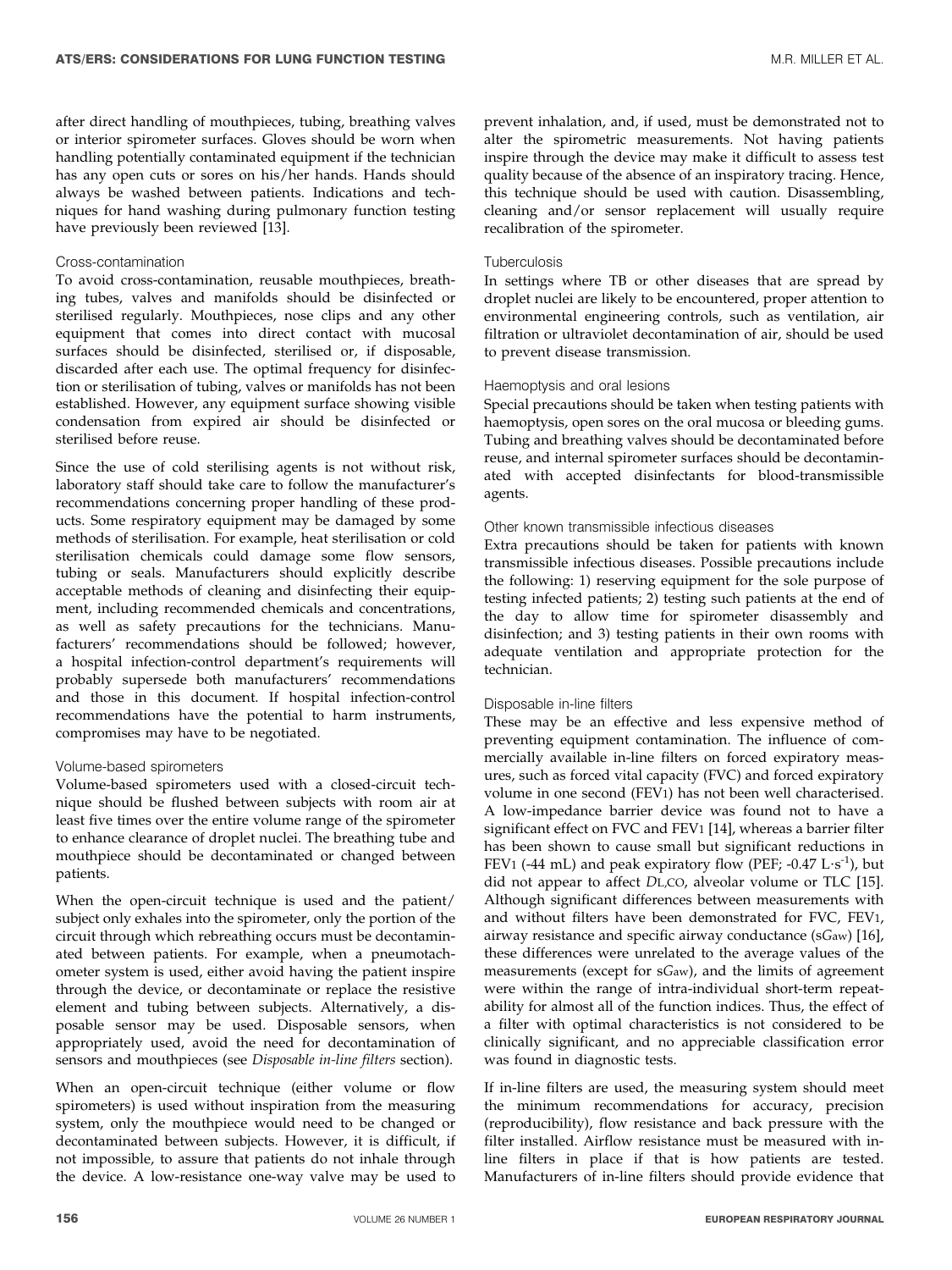their filter does not alter standard lung function measurements (vital capacity, FVC, FEV1, PEF, mean forced expiratory flow between 25% and 75% of FVC, TLC and DL,CO).

In the absence of evidence for infection transmission during pulmonary function testing, and the absence of a clear-cut benefit, the regular use of in-line filters is not mandated when the precautions described in the previous Prevention sections are followed.

Use of such filters is an area of controversy. On the one hand, some spirometric equipment, particularly those incorporated in multipurpose testing systems, employ valve manifolds, which are situated proximal to breathing tubes. These valve arrangements provide internal surfaces on which the deposition of expired aerosol nuclei is likely. Given their complexity, they may be difficult to disassemble and disinfect between subjects. To the extent that in-line filters have been shown to remove microorganisms from the expiratory air stream and, thus, prevent their deposition as aerosol nuclei on spirometer surfaces, their use may be indicated. On the other hand, in-line filters have been relatively inefficient in excluding microorganisms at the high flows often seen in pulmonary testing, and instrument contamination has been observed when filters have been used [17–20]. However, barrier filters with a high efficiency (>99%) for excluding bacteria have been reported [21, 22], but their performance in excluding smaller microorganisms such as viruses is unknown. A reduction in overall costs with in-line filters, as compared with a disinfection approach to hygiene, in a pulmonary laboratory has been reported [17].

The use of in-line filters does not eliminate the need for regular cleaning and decontamination of lung function equipment.

#### Equipment design

Manufacturers of lung function equipment are encouraged to focus on designs that can be easily disassembled for cleaning and disinfection. Purchasers of pulmonary function equipment are encouraged to inquire about cleaning and disinfection issues prior to purchase of an instrument, which should involve an evaluation of the ease of cleaning and the clarity of written instructions, and an understanding of what equipment and chemicals will be required.

#### Level of infection risk

Lung function equipment has not been directly implicated in the transmission of infections, although there is indirect evidence of infection transmission during pulmonary function testing. Organisms from the respiratory tract of test subjects have been recovered from mouthpieces and the proximal surfaces of tubing through which subjects breathe [19, 23]. The flows generated during spirometric manoeuvres may be high enough to aerosolise contaminant organisms, although such aerosolisation has not been demonstrated. There is one case report of a TB skin-test conversion following exposure to a spirometer previously used to test a patient with documented TB [24]. Likewise, there is circumstantial evidence that contaminated lung function equipment may be implicated in increasing the prevalence of Burkholderia cepacia infections among cystic fibrosis patients at one centre [25]. There is evidence that pneumotachometer-based systems are less susceptible to bacterial contamination than water-sealed spirometers [26]. In addition, it is well documented that community water supplies can be contaminated with Mycobacteria spp. and Pseudomonas aeruginosa organisms [27– 29]. Thus, there is a potential for both patients/subjects and healthcare workers to deposit microorganisms onto spirometer surfaces (including mouthpieces, nose clips, tubing and any internal or external machine surface), which could subsequently come into direct or indirect contact with other patients or healthcare workers.

This does not pose an appreciable threat to patients/subjects/ workers with competent immune systems. It has been argued that immunocompromised patients may require only a relatively small infective dose of either opportunistic organisms or common pathogens for infection to occur. However, there is no direct evidence that routine pulmonary function testing poses an increased risk of infection to immunocompromised patients.

Concerns for the protection of immunocompromised patients, along with increased public and provider awareness of hospital infection-control issues since the 1990s, has led many laboratory directors to routinely use in-line filters to reassure patients and laboratory personnel that their protection has been considered.

#### PERSONNEL QUALIFICATIONS AND TECHNICIAN'S ROLE IN QUALITY CONTROL Personnel qualifications

#### Previously, the ATS has published recommendations for laboratory personnel conducting pulmonary function tests [30]. Minimum requirements include sufficient education and training to assure that the technician understands the fundamentals of the tests, the common signs of pulmonary diseases and the management of the acquired pulmonary function data. The ATS also recommended that medical directors should have appropriate training and be responsible for all pulmonary function testing [31]. Since these initial recommendations, pulmonary function testing equipment and procedures have become considerably more complex. The use of computers has reduced the need for routine manual measurement; however, new and more complex training issues have evolved. Many providers of pulmonary function training programmes have expanded the scope and length of training to accommodate these new needs.

The current guidelines suggest that completion of secondary education and at least 2 yrs of college education would be required to understand and fulfil the complete range of tasks undertaken by a pulmonary function technician.

For pulmonary function testing, an emphasis on health-related sciences (nursing, medical assistant, respiratory therapy, etc.) is desirable. Formal classroom-style training alone does not, however, establish competency in pulmonary function testing. Technicians who conduct pulmonary function testing need to be familiar with the theory and practical aspects of all commonly applied techniques, measurements, calibrations, hygiene, quality control and other aspects of testing, as well as having a basic background knowledge in lung physiology and pathology. In the USA, the National Institute for Occupational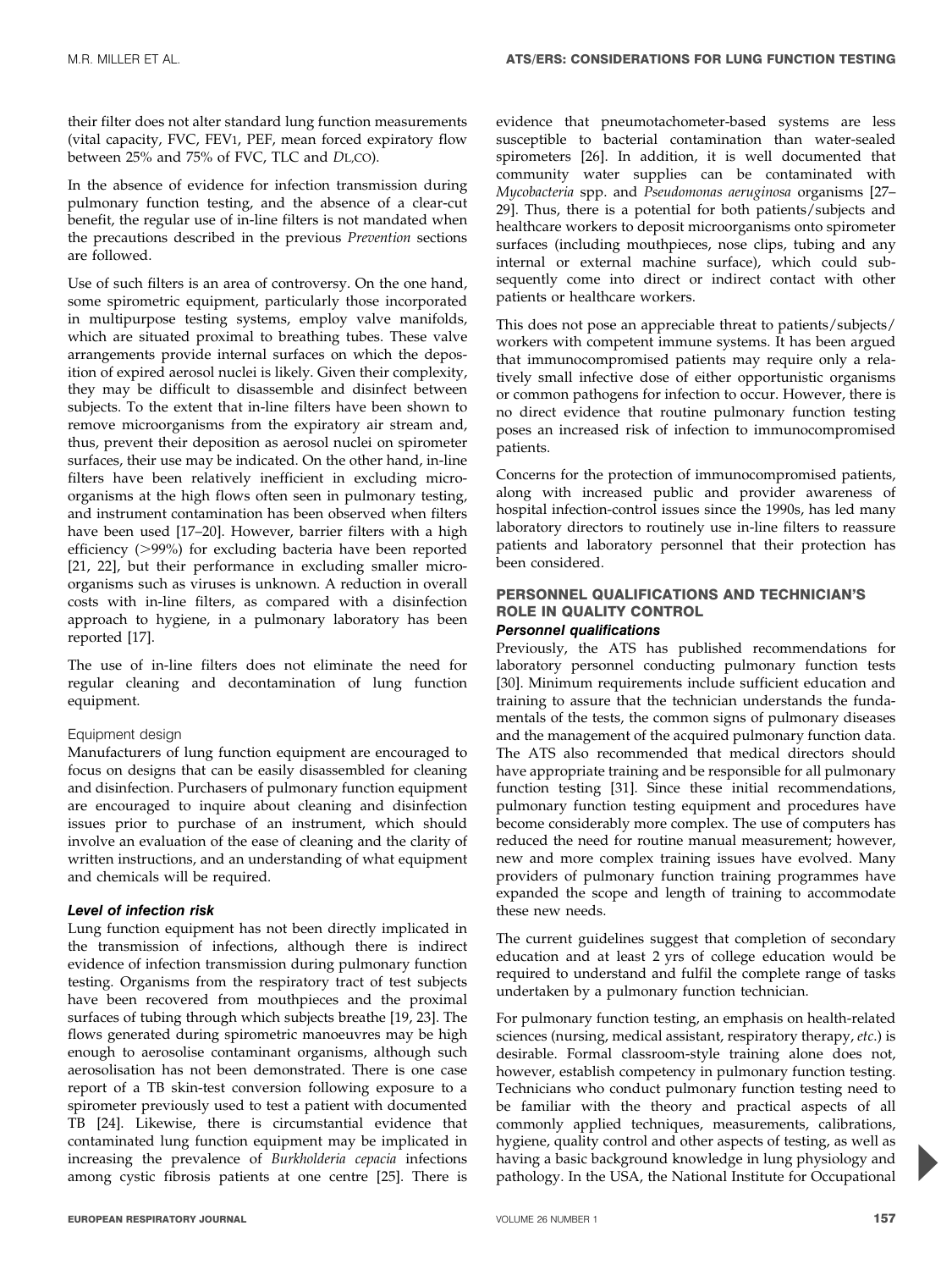Safety and Health (NIOSH) has developed a model programme, and reviews and approves spirometry training courses. These 2- and 3-day courses include the fundamentals of spirometry standards and hands-on training. The workshop experience provides hands-on instruction in a small group setting with an experienced instructor. Students are expected to demonstrate their ability to properly prepare and administer a spirometric test, and demonstrate competency in other areas, such as calibration, recognition of unacceptable manoeuvres,  $\rho$ tc.

This standard recommends training similar to the NIOSHapproved spirometry programme. Competency is demonstrated by passing a written and practical examination in the presence of an experienced instructor (i.e. hands-on testing and calibration). In Europe, training is being carried out differently in various countries. The ERS, through a specific Assembly (Assembly 9 for Allied Respiratory Professionals), regularly delivers relevant postgraduate course training at their annual Congress.

Spirometry refresher training is also recommended. Refresher training helps to ensure that testing technicians are informed of changes in spirometry standards and learn new skills. It also provides a mechanism for technicians to obtain answers to questions not foreseen during initial training. The need for refresher training has been recognised by several organisations, including the Lung Health Study [32], the National Health and Nutrition Examination Survey [33, 34] and the American College of Occupational and Environmental Medicine [35]. The frequency of refresher training is dependent on many factors that differ among individuals. A recommended frequency of every 3–5 yrs is recommended, or shortly after changes to lung function standards are published. While in-house training may achieve the desired goals, laboratory directors should strongly consider the benefits of formal training programmes from outside providers.

#### Technician's role in quality control

Quality control is important to ensure that the laboratory is consistently meeting appropriate standards. In any qualitycontrol programme, an important element is a manual of procedures that contains the following: calibration procedures, test-performance procedures, calculations, criteria, reference values source, and action to be taken when ''panic'' values are observed. A notebook or an equivalent method of recording and later producing these results should be maintained, which documents the daily instrument calibration, as well as any problems encountered with the system, corrective action required, and system hardware and software upgrades. Records of anomalous events involving either patients/ subjects or the technician should be documented with the results of subsequent evaluation and responses to the event. The technician should also maintain records of continuing education and the results of evaluation and feedback provided by the medical director. The ATS has produced a complete procedure manual (Pulmonary Function Laboratory Management and Procedure Manual), which is available in paper and electronic format (www.thoracic.org/education/ labmanual.asp), so as to be modifiable by laboratories to meet their individual needs.

In Europe, technical information on lung function tests is contained in a series of publications in the European Respiratory Journal [36–42].

Perhaps the most important component in successful pulmonary function testing is a well-motivated, enthusiastic technician. The importance of a quality-control programme with feedback to technicians in obtaining adequate spirometry results has been documented [32]. A quality-control programme that continuously monitors technician performance is critical to the collection of high-quality data. Feedback to the technicians concerning their performance should be provided on a routine basis, which should include, at a minimum: 1) information concerning the nature and extent of unacceptable manoeuvres and nonreproducible tests; 2) corrective action that the technician can take to improve the quality and number of acceptable manoeuvres; 3) positive feedback to technicians for good performance; and 4) comments regarding system setup and reporting results.

Manufacturers are encouraged to include quality-control aids in their software packages. However, technicians should be trained not to rely exclusively on these quality-control prompts, since technical errors may occur that are not among those recognised by the software. An example of a qualitycontrol aid is a calibration-logging program, which stores the date, time, technician name and the results of routine daily calibration checks. Additionally, the program could issue a warning if an acceptable daily calibration check has not been performed.

#### REFERENCE VALUES

Detailed statements on the selection of reference values and interpretation of lung function tests have been published [39, 41–43] and new recommendations have just been created [44]. In selecting appropriate reference values, it is important to choose a source that used similar equipment and had a test population that included the age range, sex and ethnic group of individuals to be tested. Also, all spirometric indices should use the same source for reference values (i.e. FVC and FEV1 should not be taken from a different reference value source than the FEV1/FVC %).

#### INTERPRETATION STRATEGIES

For a full account of interpretive strategies, the ATS and ERS have now revised [44] their previous statements [39, 41– 43].

The interpretation of lung function tests involves two tasks: 1) the classification of the derived values with respect to a reference population and assessment of the reliability of the data; and 2) the integration of the obtained values into the diagnosis, therapy and prognosis for an individual patient.

The first task is ordinarily the responsibility of the laboratory director or his/her designee, and not only serves to communicate information to referring healthcare providers, but is also an important aspect of laboratory quality control. The second task is usually the responsibility of the physician requesting the studies and is performed within the context of patient care.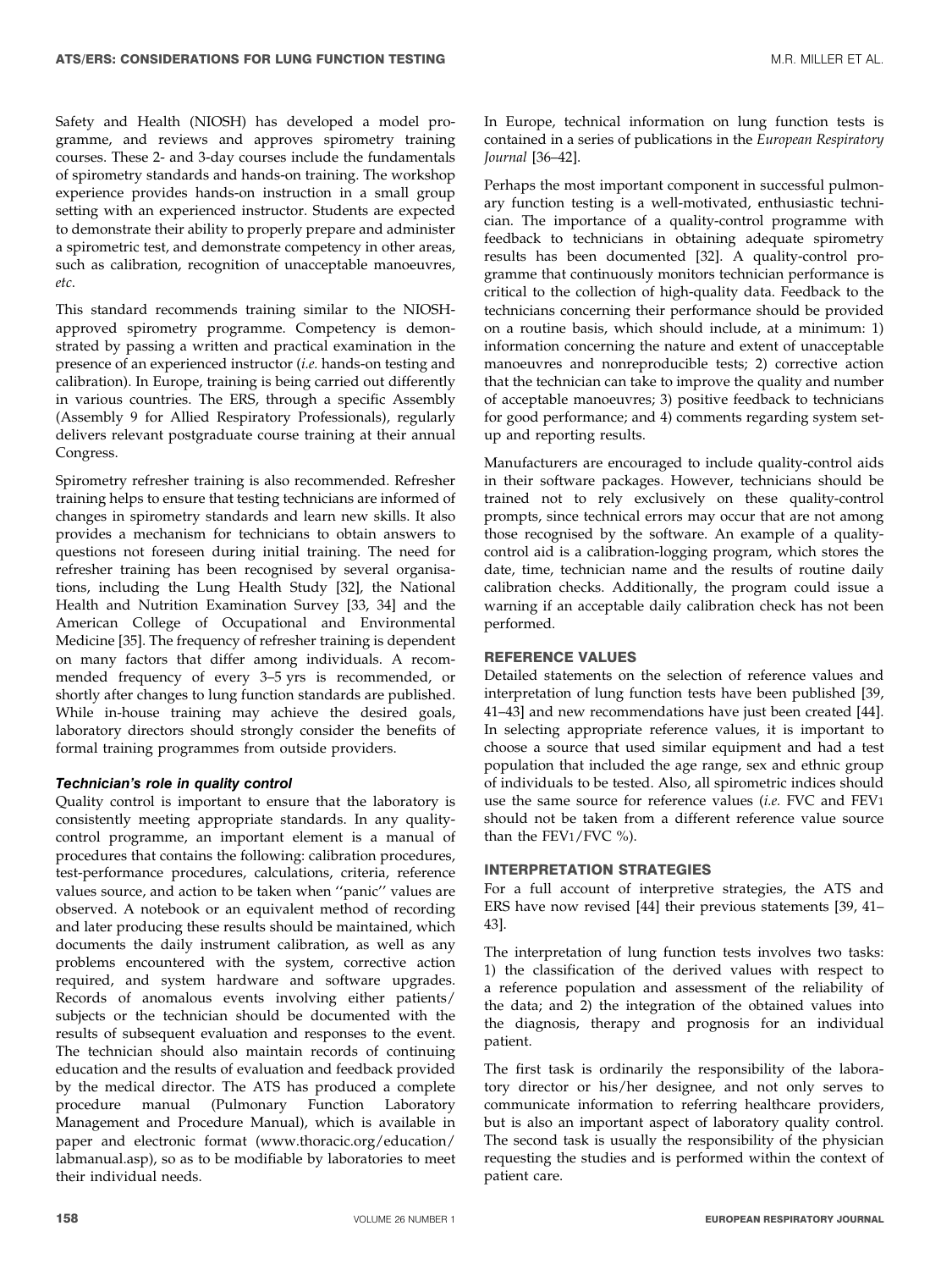| <b>TABLE 4</b>               | List of abbreviations and meanings                                                         |
|------------------------------|--------------------------------------------------------------------------------------------|
| <b>ATPD</b>                  | Ambient temperature, ambient pressure, and dry                                             |
| ATPS                         | Ambient temperature and pressure saturated with water vapour                               |
| <b>BTPS</b>                  | Body temperature (i.e. 37°C), ambient pressure, saturated with<br>water vapour             |
| С                            | Centigrade                                                                                 |
| <b>CFC</b>                   | Chlorofluorocarbons                                                                        |
| cm                           | Centimetres                                                                                |
| СОНЬ                         | Carboxyhaemoglobin                                                                         |
| DL,CO                        | Diffusing capacity for the lungs measured using carbon                                     |
| DL.CO/VA                     | monoxide, also known as transfer factor                                                    |
|                              | Diffusing capacity for carbon monoxide per unit of alveolar<br>volume, also known as Kco   |
| Dм                           | Membrane-diffusing capacity                                                                |
| DT                           | Dwell time of flow >90% of PEF                                                             |
| EFL                          | Expiratory flow limitation                                                                 |
| ERV                          | Expiratory reserve volume                                                                  |
| EV                           | Back extrapolated volume                                                                   |
| <b>EVC</b>                   | Expiratory vital capacity                                                                  |
| FA.X                         | Fraction of gas X in the alveolar gas                                                      |
| FA, X, t                     | Alveolar fraction of gas X at time t                                                       |
| FEF <sub>25-75</sub> %       | Mean forced expiratory flow between 25% and 75% of FVC                                     |
| FEFx%                        | Instantaneous forced expiratory flow when X% of the FVC has<br>been expired                |
| FEV <sub>1</sub>             | Forced expiratory volume in one second                                                     |
| <b>FEVt</b>                  | Forced expiratory volume in t seconds                                                      |
| FE.X                         | Fraction of expired gas X                                                                  |
| FIFX%                        | Instantaneous forced inspiratory flow at the point where X% of<br>the FVC has been expired |
| F <sub>I,X</sub>             | Fraction of inspired gas X                                                                 |
| <b>FIVC</b>                  | Forced inspiratory vital capacity                                                          |
| FRC                          | Functional residual capacity                                                               |
| <b>FVC</b>                   | Forced vital capacity<br>Water                                                             |
| H <sub>2</sub> O<br>Hb       | Haemoglobin                                                                                |
| Hg                           | Mercury                                                                                    |
| Hz                           | Hertz; cycles per second                                                                   |
| ΙC                           | Inspiratory capacity                                                                       |
| IVC                          | Inspiratory vital capacity                                                                 |
| Kco                          | Transfer coefficient of the lung (i.e. DL,CO/VA)                                           |
| kg                           | Kilograms                                                                                  |
| kPa                          | Kilopascals                                                                                |
| L                            | Litres                                                                                     |
| $L$ min <sup>-1</sup>        | Litres per minute                                                                          |
| $L·s-1$                      | Litres per second                                                                          |
| lb                           | Pounds weight                                                                              |
| <b>MFVL</b>                  | Maximum flow-volume loop                                                                   |
| mg                           | Milligrams<br><b>Millilitres</b>                                                           |
| mL<br>mm                     | <b>Millimetres</b>                                                                         |
| MMEF                         | Maximum mid-expiratory flow                                                                |
| ms                           | Milliseconds                                                                               |
| MVV                          | Maximum voluntary ventilation                                                              |
| PA, O <sub>2</sub>           | Alveolar oxygen partial pressure                                                           |
| PВ                           | Barometric pressure                                                                        |
| PEF                          | Peak expiratory flow                                                                       |
| $P_{H_2O}$                   | Water vapour partial pressure                                                              |
| P <sub>1,0<sub>2</sub></sub> | Inspired oxygen partial pressure                                                           |
| $\theta$ (theta)             | Specific uptake of CO by the blood                                                         |

| <b>TABLE 4</b> | (Continued)                                                                  |
|----------------|------------------------------------------------------------------------------|
| <b>RT</b>      | Rise time from 10% to 90% of PEF                                             |
| <b>RV</b>      | Residual volume                                                              |
| s              | Seconds                                                                      |
| <b>STPD</b>    | Standard temperature (273 K, 0°C), pressure (101.3 kPa,<br>760 mmHg) and dry |
| <b>TB</b>      | Tuberculosis                                                                 |
| TGV (or VTG)   | Thoracic gas volume                                                          |
| tı             | Time taken for inspiration                                                   |
| <b>TLC</b>     | Total lung capacity                                                          |
| Tr             | Tracer gas                                                                   |
| ttot           | Total time of respiratory cycle                                              |
| <b>VA</b>      | Alveolar volume                                                              |
| VA.eff         | Effective alveolar volume                                                    |
| <b>VC</b>      | Vital capacity                                                               |
| $V_c$          | Pulmonary capillary blood volume                                             |
| <b>VD</b>      | Dead space volume                                                            |
| VI             | Inspired volume                                                              |
| Vs             | Volume of the expired sample gas                                             |
| μg             | Micrograms                                                                   |

It is the responsibility of the laboratory director to develop explicit procedures for the interpretation of lung function tests and to select appropriate reference values. The procedures for interpretation and choosing reference values may legitimately vary from laboratory to laboratory, depending upon geographical location and the characteristics of the population being tested. The interpretative strategy should be consistent and take into consideration the consequences of false-positive and false-negative errors. In this way, referring physicians will not infer a change in the condition of the patient from a change in interpretation when it is, in fact, the result of a change in the approach of the interpreting physician.

#### ABBREVIATIONS

Table 4 contains a list of abbreviations and their meanings, which will be used in this series of Task Force reports.

#### ACKNOWLEDGEMENTS

M.R. Miller: University Hospital Birmingham NHS Trust, Birmingham, UK; R. Crapo and R. Jensen: LDS Hospital, Salt Lake City, UT, USA; J. Hankinson: Hankinson Consulting, Inc., Valdosta, GA, USA; V. Brusasco: Universita` degli Studi di Genova, Genova, Italy; F. Burgos: Hospital Clinic Villarroel, Barcelona, Spain; R. Casaburi: Harbor UCLA Medical Center, Torrance, CA, USA; A. Coates: Hospital for Sick Children, Toronto, ON, Canada; P. Enright: 4460 E Ina Rd, Tucson, AZ, USA; C.P.M. van der Grinten: University Hospital of Maastricht, Maastricht, the Netherlands; P. Gustafsson: Queen Silvias Children's Hospital, Goteborg, Sweden; D.C. Johnson: Massachusetts General Hospital and Harvard Medical School, Boston, MA, USA; N. Maclntyre: Duke University Medical Center, Durham, NC, USA; R. McKay: Occupational Medicine, Cincinnati, OH, USA; D. Navajas: Lab Biofisica I Bioenginyeria, Barcelona, Spain; O.F. Pedersen: University of Aarhus, Aarhus, Denmark; R. Pellegrino: Azienda Ospedaliera S. Croce e Carle, Cuneo, Italy; G. Viegi: CNR Institute of Clinical Physiology, Pisa, Italy; and J. Wanger: Pharmaceutical Research Associates, Inc., Lenexa, KS, USA.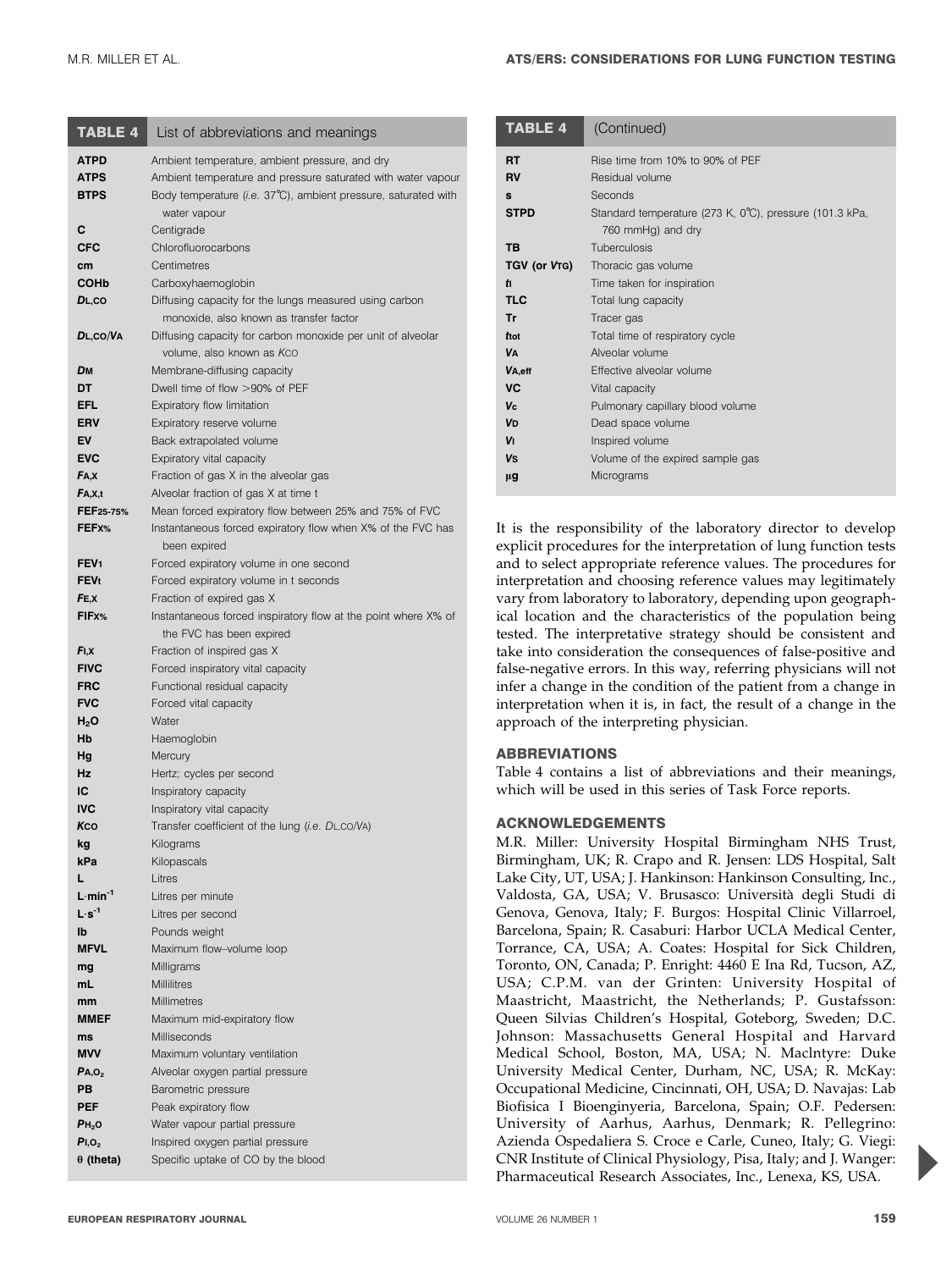#### REFERENCES

- 1 Pulmonary terms and symbols: a report of the ACCP-ATS Joint Committee on Pulmonary Nomenclature. Chest 1975; 67: 583–593.
- 2 International vocabulary of basic and general terms in metrology. PD 6461 Vocabulary of Metrology. Part 1: Basic and general terms (international). 2nd Edn. Geneva, International Standards Organisation, 1993.
- 3 American Thoracic Society. Standardization of spirometry. Am Rev Respir Dis 1979; 119: 831–838.
- 4 Townsend MC. Spirometric forced expiratory volumes measured in the standing versus the sitting posture. Am Rev Respir Dis 1984; 130: 123–124.
- 5 Parker JM, Dillard TA, Phillips YY. Arm span-height relationships in patients referred for spirometry. Am J Respir Crit Care Med 1996; 154: 533–536.
- 6 Aggarwal AN, Gupta D, Jindal SK. Interpreting spirometric data: impact of substitution of arm span for standing height in adults from North India. Chest 1999; 115: 557–562.
- 7 Chumlea WC, Guo SS, Wholihan K, Cockram D, Kuczmarski RJ, Johnson CL. Stature prediction equations for elderly non-Hispanic white, non-Hispanic black, and Mexican American persons developed from the NHANES III data. J Am Dietetic Assoc 1998; 98: 137–142.
- 8 Chumlea WC, Guo SS, Steinbaugh ML. Prediction of stature from knee height for black and white adults and children with application to mobility-impaired or handicapped persons. J Am Dietetic Assoc 1994; 94: 1385-1388.
- 9 Newton MF, O'Donnell DE, Forkert L. Response of lung volumes to inhaled salbutamol in a large population of patients with severe hyperinflation. Chest 2002; 121: 1042–1050.
- 10 Akesson U, Dahlstrom JA, Wollmer P. Changes in transfer factor of the lung in response to bronchodilatation. Clin Physiol 2000; 20: 14–18.
- 11 Botman MJ, de Krieger RA. Contamination of small volume medication nebulizers and its association with oropharyngeal colonization. J Hosp Infect 1987; 10: 204– 208.
- 12 Dautzenberg B. Prevention of nosocomial infection during nebulization and spirometry. Rev Pneumol Clin 2001; 57: 91–98.
- 13 Tabalan OC, Williams WW, Martone WJ. Infection control in pulmonary function laboratories. Infect Control 1985; 6: 442–444.
- 14 Denison DM, Cramer DS, Hanson PJV. Lung function testing and AIDS. Respir Med 1989; 83: 133–138.
- 15 Johns DP, Ingram C, Booth H, Williams TJ, Walters EH. Effect of a microaerosol barrier filter on the measurement of lung function. Chest 1995; 107: 1045–1048.
- 16 Fuso L, Accardo D, Bevignani G, Ferrante E, Della Corte A, Pistelli R. Effects of a filter at the mouth on pulmonary function tests. Eur Respir J 1995; 8: 314–317.
- 17 Side EA, Harrington G, Thien F, Walters EH, Johns DP. A cost-analysis of two approaches to infection control in a lung function laboratory. Aust N Z J Med 1999; 29: 9–14.
- 18 Pierce RJ. Infection control in the respiratory laboratory: risk, costs, expediency. Aust N Z J Med 1999; 29: 3–4.
- 19 Leeming JP, Kendrick AH, Pryce-Roberts D, Smith D, Smith EC. Use of filters for the control of cross-infection

during pulmonary function testing. J Hosp Infect 1993; 23: 245–246.

- 20 Leeming JP, Pryce-Roberts DM, Kendrick AH, Smith EC. The efficacy of filters used in respiratory function apparatus. J Hosp Infect 1995; 31: 205–210.
- 21 Kendrick AH, Milkins C, Smith EC, Leeming J, Benbough JE. Assessment of spiroguard and vitalograph bacterial filters for use with lung function equipment. Am J Respir Crit Care Med 1998; 157: A58.
- 22 Kirk YL, Kenday K, Ashworth HA, Hunter PR. Laboratory evaluation of a filter for the control of cross-infection during pulmonary function testing. J Hosp Infect 1992; 20: 193–198.
- 23 Rutala DR, Rutala WA, Weber DJ, Thomann CA. Infection risks associated with spirometry. Infect Control Hosp Epidemiol 1991; 12: 89–92.
- 24 Hazaleus RE, Cole J, Berdischewsk M. Tuberculin skin test conversion from exposure to contaminated pulmonary function testing apparatus. Respir Care 1981; 26: 53–55.
- 25 Isles A, Maclusky I, Corey M, et al. Pseudomonas cepacia in cystic fibrosis: an emerging problem. J Pediatr 1984; 104: 206–210.
- 26 Burgos F, Torres A, Gonzalez J, Puig de la Bellacasa J, Rodriguez-Roisin R, Roca J. Bacterial colonization as a potential source of nosocomial respiratory infections in two types of spirometer. Eur Respir J 1996; 9: 2612–2617.
- 27 Du Moulin GC, Stottmeier KD, Pelletier PA, Tsang AY, Hedley-White J. Concentration of Mycobacterium avium by hospital hot water systems. JAMA 1988; 260: 1599–1601.
- 28 Von Reyn CF, Waddell RD, Eaton T, et al. Isolation of Mycobacterium avium complex from water in the United States, Finland, Zaire, and Kenya. J Clin Microbiolol 1993; 31: 3227–3230.
- 29 Eichorn JH, Bancroff ML, Laasberg H, du Moulin GC, Saubermann AJ. Contamination of medical gas and water pipelines in a new hospital building. Anesthesiology 1977; 46: 286–289.
- 30 Gardner RM, Clausen JL, Epler G, Hankinson JL, Permutt S, Plummer AL. Pulmonary function laboratory personnel qualifications. Am Rev Respir Dis 1986; 134: 623–624.
- 31 American Thoracic Society. ATS respiratory care committee position paper: director of pulmonary function laboratory. ATS News 1978; 4: 6.
- 32 Enright PL, Johnson LR, Connett JE, Voelker H, Buist AS. Spirometry in the Lung Health Study: 1. Methods and quality control. Am Rev Respir Dis 1991; 143: 1215–1223.
- 33 Hankinson JL, Bang KM. Acceptability and reproducibility criteria of the American Thoracic Society as observed in a sample of general population. Am Rev Respir Dis 1991; 143: 516–521.
- 34 Hankinson JL, Odencrantz JR, Fedan KB. Spirometry reference values from a sample of the general U.S. population. Am J Respir Crit Care Med 1999; 159: 179–187.
- 35 Townsend MC. ACOEM position statement. Spirometry in the occupational setting. American College of Occupational and Environmental Medicine. J Occup Environ Med 2000; 42: 228–245.
- 36 Clausen JL, Coates AL, Quanjer PH. Measurement of lung volumes in humans: review and recommendations from an ATS/ERS workshop. Eur Respir J 1997; 10: 1205–1206.